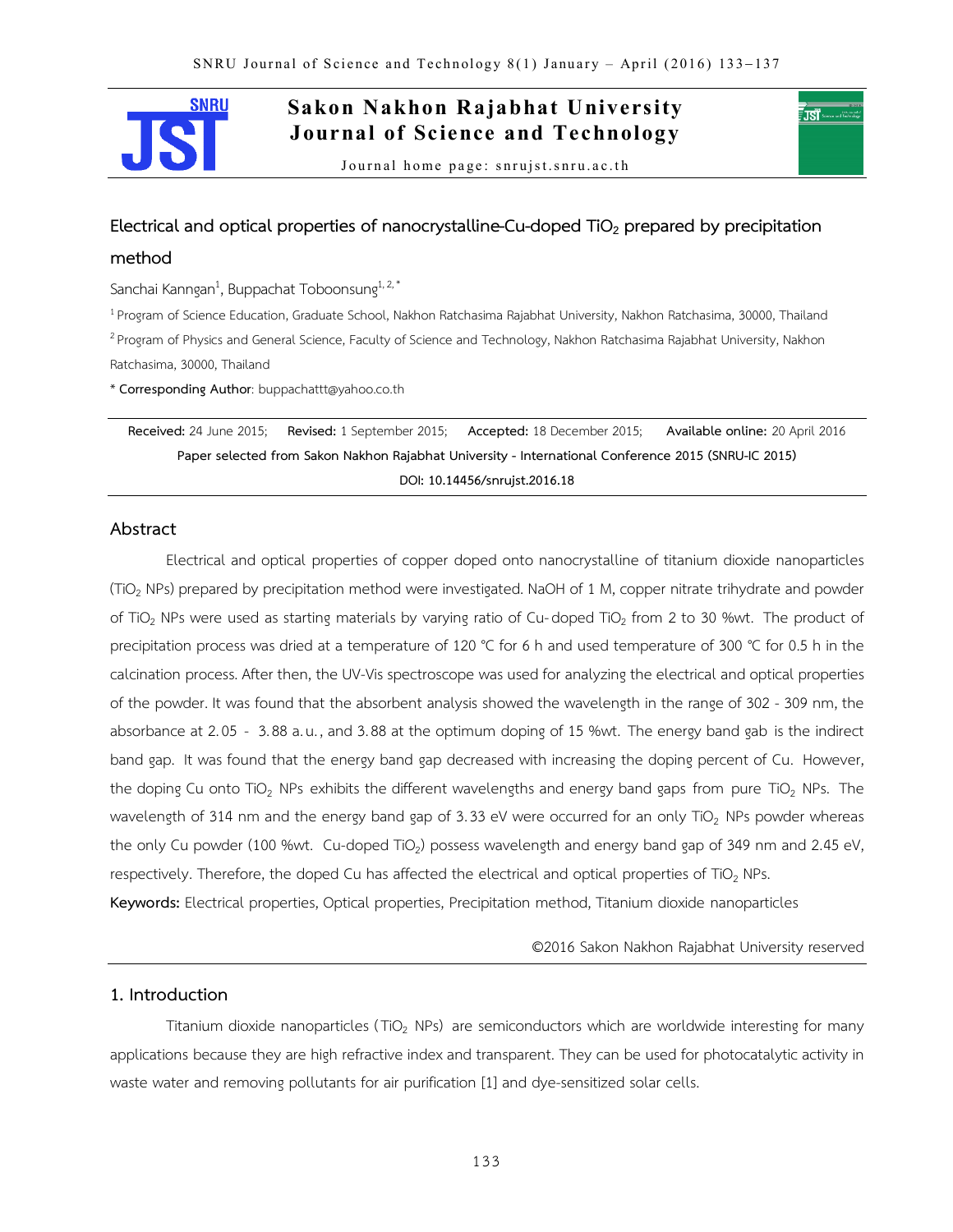In addition to optical properties, TiO<sub>2</sub> NPs can be also used for making capacitors, sonar transducers of submarine positioning, ultrasonic sound generators, gas sensors, components of electronics, light filter films and applying in digital displays. Earlier, majority of the research has been focused on high performance and low cost materials of doped TiO<sub>2</sub> NPs for improving electrical and optical properties by doping transition metals such as Co, Cr, Nb, Ta, W, V, Mn, Fe, Cu and Mo. Doping method can be done in several methods, e.g., sintering, sol-gel, spraypyrolysis, pulsed laser, sputtering and precipitation. Precipitation method is very interesting because it can be carried out by using low cost raw materials, and is an easier manufacturing method on industrial level [2].

Physical properties of TiO<sub>2</sub> NPs can be changed or improved by doping some elements. Copper is common metal that is used as an electrical conductor because of its high electrical conductivity and high thermal conductivity. This research work emphasizes on the study of Cu-doped TiO<sub>2</sub> NPs by precipitation method and investigates their electrical and optical properties. UV-Vis spectroscopy was used to study optical properties of the powder.

#### **2. Materials and Methods**

#### *Materials*

Titanium dioxide nanoparticle powder (Degussa, P25), TiO<sub>2</sub> (P25) was used as main materials. Copper nitrate trihydrate, Cu(NO<sub>3</sub>)<sub>2</sub> ·3H<sub>2</sub>O, (Ajax, 99% purity), was used as the dopant metal precursor of 2, 5, 10, 15, 20 and 30 wt.% for the preparation methods. Glycerol ( Ajax, 99.5% purity) was used as the complexing agent for copper. Sodium hydroxide, NaOH ( Ajax, 95% purity) was used as the precipitating agent in the precipitation method. All materials were used without further purification.

#### *Methods*

Glycerol was added to an aqueous solution of Cu(NO<sub>3</sub>)<sub>2</sub>.3H<sub>2</sub>O (Cu: glycerol mole ratio 1:2) to generate a copper-glycerol complex [3]. This was followed by addition of TiO<sub>2</sub> (P25) powder to the solution with continuous stirring for 30 min to form a suspension. The copper-glycerol complex was precipitated on TiO<sub>2</sub> (P25) particles by adding NaOH (1 M) drop wise into the suspension with constant stirring. The precipitate formed was further stirred intensely for 30 min and prior to filtering and then drying at 120 °C for 6 h. and at temperature of 300 °C for 0.5 h in the calcination process. In addition, we compare Cu-doped TiO<sub>2</sub> NPs to undoped TiO<sub>2</sub> (P25) (TiO<sub>2</sub> (P25) of 100%).

# **3. Results and Discussion**

#### *Characterization*

The structure and TiO<sub>2</sub> phase present of all samples were examined by X-Ray diffractometer (Bruker D2 Phaser) (Cu anode radiation of 30 kV, 10 mA). Then, the wavelength and the intensity of an absorption spectra were measured by UV-Vis spectrophotometer (GENESYS 10S). The optical energy band gab (E<sub>g</sub>) was obtained by plotting the Kubelka-Munk function and by extrapolating the linear fit for the Tauc plot onto the photon energy axis.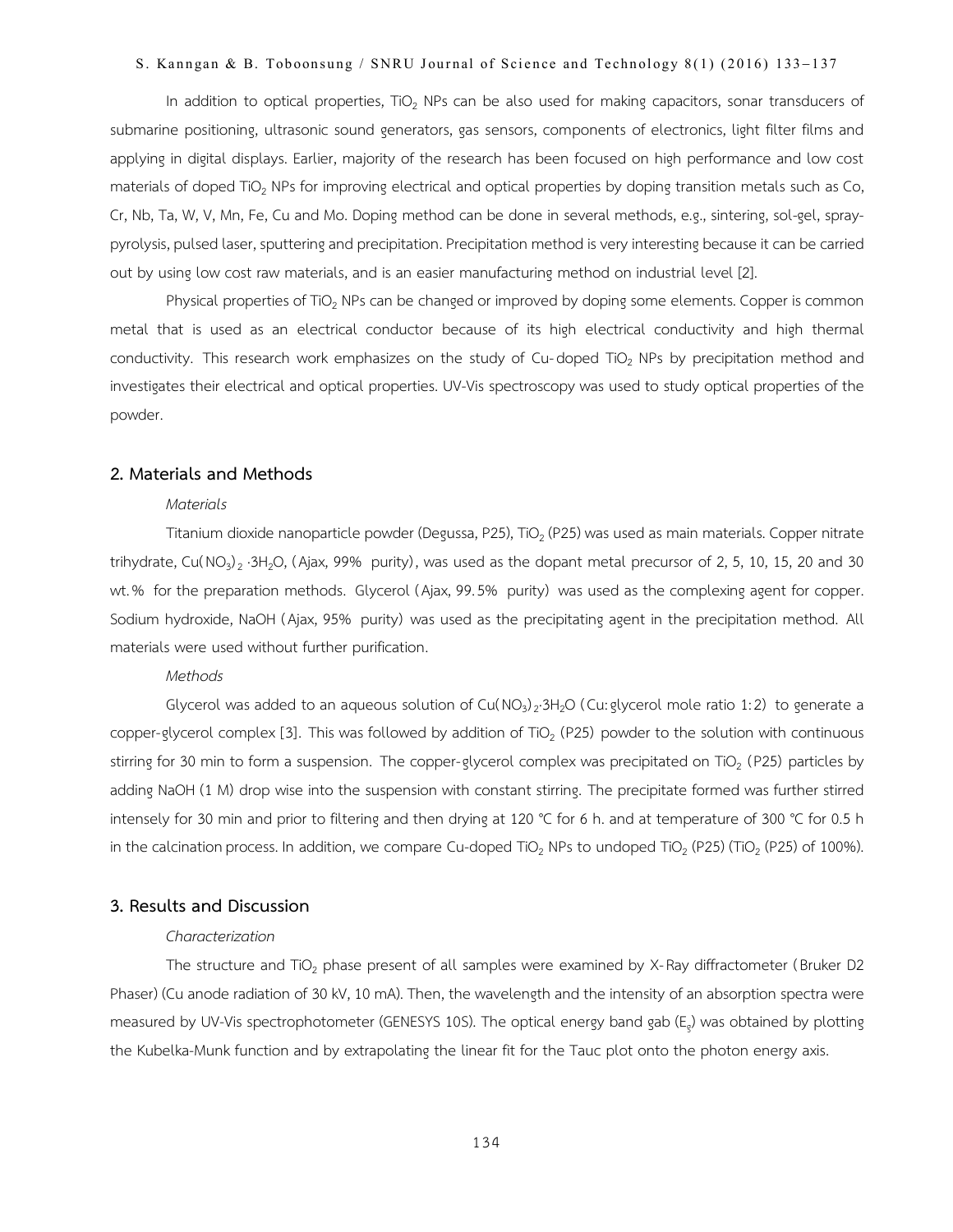#### *X-Ray Diffraction Data*

The XRD patterns of TiO<sub>2</sub> (P25) and 2, 5, 10, 15, 20, 30 and 100 %wt of Cu-doped TiO<sub>2</sub> are shown in Fig. 1. The peaks at  $2\theta$  = 25.43 ° and 48.20 ° can be indexed to the (101) and (200) crystal faces of anatase TiO<sub>2</sub> (JCPDF 89 -4921) and  $2\theta$  = 27.55 ° and 36.28 ° corresponding to the crystal faces of rutile TiO<sub>2</sub> (PDF 72-1148) which appear in all samples, except 100 %wt of Cu-doped TiO<sub>2</sub> powder  $[4 - 5]$ . CuO (tenorite) diffraction peaks appeared near  $2\theta$  = 35.63 ° and 38.95 °, indexed to the (-111) and (111) for X-ray diffraction planes (PDF 41-0254) for all the powder samples, except pure TiO<sub>2</sub> (P25). It is also observed that the CuO peak intensities increased for higher Cu doping from 10-30 % wt of Cu-doped TiO<sub>2</sub> powder samples, but the peaks intensities of the crystalline form of TiO<sub>2</sub> (P25) are decreased. The CuO peak intensities for 100 %wt of Cu-doped TiO<sub>2</sub> powder sample are also found.



**Fig. 1** XRD diffractograms for powder samples

## *Absorption spectra of all samples*

The UV-Vis spectra of TiO<sub>2</sub> (P25), CuO nanoparticles of 100 % and the Cu-doped TiO<sub>2</sub> powder samples are depicted in Fig. 2. It was found that the wavelength and absorption intensity of TiO<sub>2</sub> nanoparticles possess 314 nm and 3.64 a.u. , respectively. CuO nanoparticles of 100 % possess the wavelength and the absorption intensity of 349 nm and 1.32 a.u., respectively. Cu-doped TiO<sub>2</sub> nanoparticles have wavelength in the range of 302-309 nm and possess the absorption intensity in the range of 2.05-3.88 a.u. The increasing absorption intensity was found between 2 %wt and 15 %wt of Cu doped. However, the decreasing absorption intensity was found from 20 to 30 %wt. It is noted that an optimum absorption intensity was found at 3.88 a.u. of 15 %wt Cu doped TiO<sub>2</sub>

#### *The energy band gap energy*

The energy band gap of the optimum absorption intensity (15 %wt Cu doped TiO<sub>2</sub>), TiO<sub>2</sub> (P25) and CuO NPs can be obtained by plotting a relation between  $[Ahv]^2$ against  $hv$  which is referred from the Kubelka-Munk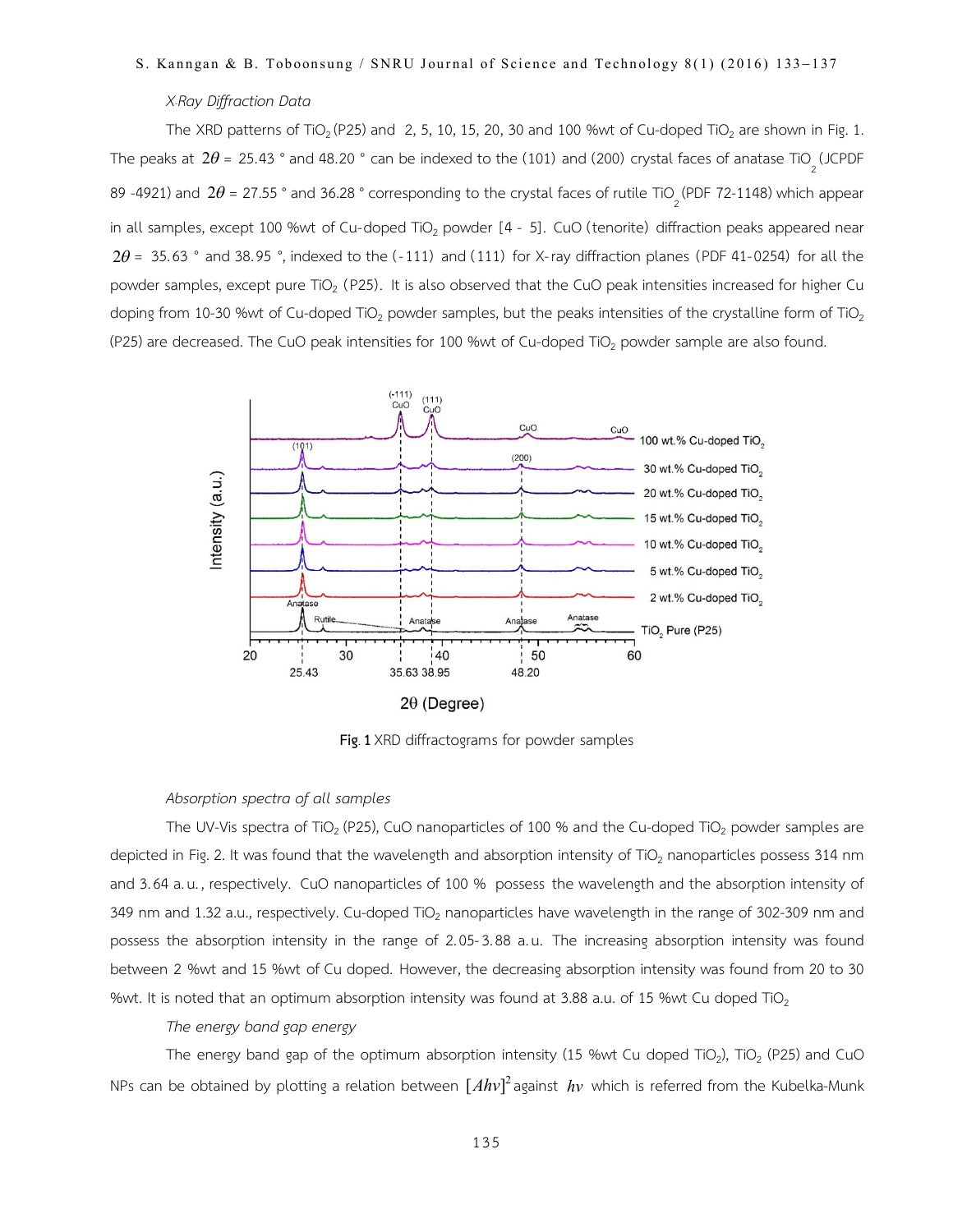formalism and the Tauc plot, as shown in Fig. 3. An indirect band gap was calculated and used a constant as  $n = 2$ [6-7]. Therefore, the relationship can be described as;

$$
[Ahv]^2 = K(hv - E_g)
$$
 (1)



**Fig. 2**Wavelength and absorbance of powder samples



**Fig**. **3** A plot of  $[Ahv]^2$  against  $hv$  (a) TiO<sub>2</sub> Pure (P25), (b) 15 %wt Cu-doped TiO<sub>2</sub> and (c) 100 %wt Cu-doped TiO<sub>2</sub>

It was found that the band gap energy of  $TiO<sub>2</sub>$  (P25) was 3.33 eV. Undoped CuO NPs possess the energy band gap of 2.45 eV [8]. However, 15 %wt Cu-doped TiO<sub>2</sub> NPs possess the energy band gap of 3.26 eV. It was noted that the doping Cu into TiO<sub>2</sub> had been affected to the energy band gap of TiO<sub>2</sub> which occurred from the quantum size effects, electronic excitation consisting of a loosely bounded electron-hole pair (the Mott-Wannier exciton) , usually delocalized over a length much longer than the lattice constant. As the diameter of the semiconductor crystallite approaches this exciton Bohr diameter; its electronic properties start to change. It can be observed as a blue shift in the optical bandgap or exciton energy [9] which agrees with the data experiment of Robabeh [10], found that the absorption peak of TiO<sub>2</sub> is generally related to the transition of the electrons from valence band (VB) (O-2p state) to conduction band (CB) (Ti-3d state) in the UV region. Also In Fig. 3 (b) 15 %wt Cu-doped TiO<sub>2</sub> shows highest absorption intensity due to presence of  $Cu^{2+}$  sub-band state in the middle of band gap energy for indirect transition of the excited electrons from VB to CB. The different absorption bands in Cu-doped TiO<sub>2</sub> were